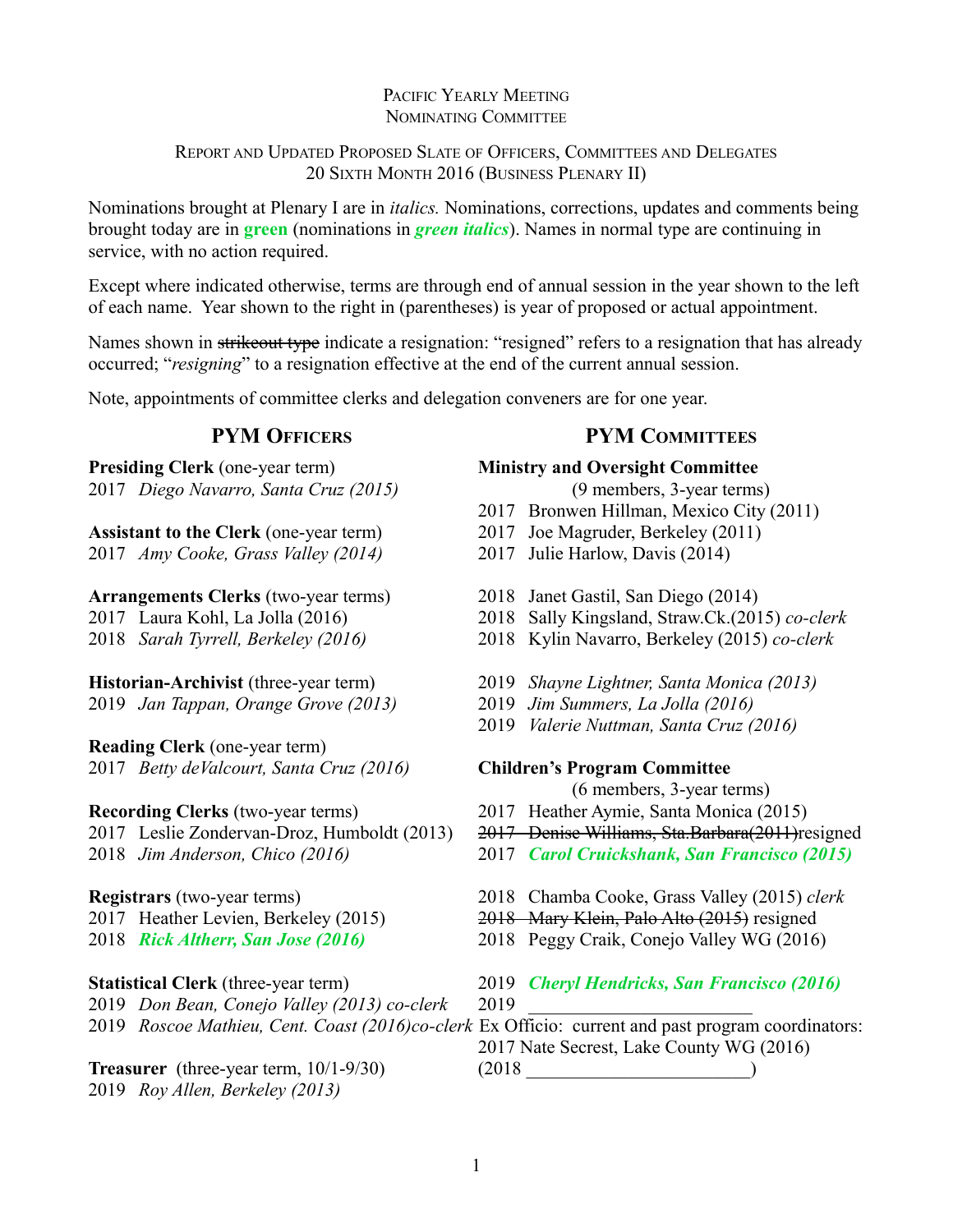### **Discipline Committee**

(6 members, 3-year terms)

- 2017 Carl Magruder, Strawberry Creek (2014)
- 2017 Robin Durant, Orange Grove (2015) *clerk*
- 2018 Chuck Orr, La Jolla (2014)
- 2018 Bob Runyan, Santa Cruz (2015) *resigning*
- 2018 *Laura Magnani, Berkeley (2016)*
- 2019 *Liz Baker, Sacramento (2013)*
- 2019 *Patricia Portillo, Sacramento (2016)* Ex Officio: Historian-Archivist

#### **Finance Committee**

(6 members, 3-year terms)

- 2017 Martha Hunkins, Humboldt (2010)
- 2017 Sharon Shen, Berkeley (2015)
- 2018 Mary Miché, Lake County (2012)
- 2018 Sandy Farley, Palo Alto (2015)
- 2019 *David Barrows, San Diego (2015) clerk*
- 2019 *Deborah Marks, Strawberry Creek (2016)* Ex Officio: Treasurer(s), Statistical Clerk(s)

## **Holding Corporation**

(6 members, 3-year terms)\*

- 2017 Jennifer Carr, Las Vegas (2014)
- 2017 Sharlene Roberts-Caudle, Visalia (2014)
- 2018 Peter Neumann, Santa Barbara (2015)
- 2018 Beth McCleary, Reno (2012)
- 2019 *Jeff Kroeber, San Jose (2013)*
- 2019 *Stratton Jaquette, Palo Alto (2016)* Ex Officio: Treasurer, Presiding Clerk \*(Holding Corp. appoints its own officers)

#### **Junior Yearly Meeting Committee**

(9 members, 3-year terms)\*

- 2017 Steve Leeds, San Francisco (2011)
- 2017 *Erika Tarabini, Chico (2013)*
- 2017 (intentionally left unfilled)  $\frac{1}{2}$
- 2018 Kate Connell, Santa Barbara (2012)
- 2018 Muriel Strand, Sacramento (2015)
- 2018 (intentionally left unfilled)  $\frac{1}{2}$

#### 2019 *Dan Strickland, Orange Grove (2013)* 2019 \_\_\_\_\_\_\_\_\_\_\_\_\_\_\_\_\_\_\_\_\_\_\_\_

2019 (intentionally left unfilled) \_\_

\*This committee has expressed that only six positions need be filled.

Ex Officio: Youth Programs Coordinator

#### **Latin American Concerns Committee**

(5-9 members, 3-year terms)

(plus three members appointed year-to-year by Guatemala MM, **Mexico City MM Casa de los Amigos** & El Salvador Project)\*

- 2017 Margaret Bean, Guatemala (2013)
- 2017 Burton Housman, La Jolla (2015)
- 2018 Ann Boone, Redwood For. (2015)
- 2018 Linda Rowell, Chico (2015)
- 2019 *Betty Guthrie, Orange County (2016)*
- 2019 *Nate Secrest, Lake County (2016)*
- \*El S. Trudy Reagan (Palo Alto) (2016)

\*Guat. Donna Smith (Redwood Forest) (2014) \*Mex.

#### **Peace and Social Order Committee**

(9 members, 3-year terms)

- 2017 Bill Spencer, Humboldt (2011)
- 2017 Anthony Manousos, Or. Gv. (2014) *co-clerk*
- 2017 Stephen McNeil, Str. Crk. (2014) *co-clerk*
- 2018 Eric Straatsma, Redwood Forest (2015)
- 2018 \_\_\_\_\_\_\_\_\_\_\_\_\_\_\_\_\_\_\_\_\_\_\_\_
- 2018 \_\_\_\_\_\_\_\_\_\_\_\_\_\_\_\_\_\_\_\_\_\_\_\_
- 2019 *Linda Dunn, Inland Valley (2016)*
- 2019 *Shannon Frediani, Santa Cruz (2016)*
- 2019 *Sandra Gey, Berkeley (2013)*
	- Ex Officio: clerks CPQM & SCQM P&SO, 1 PYM FCNL rep., & PYM FCL rep.

### **Religious Educ. for Children Cmte.**

(9 members, 3-year terms)

- 2017 Ramona Hussey, Honolulu (2011)
- 2017 Elizabeth Bills, La Jolla (2014)
- 2017 **\_\_\_\_\_\_\_\_\_\_\_\_\_\_\_\_\_\_\_\_\_\_\_\_**

2018 John Cantu, Santa Cruz (2012)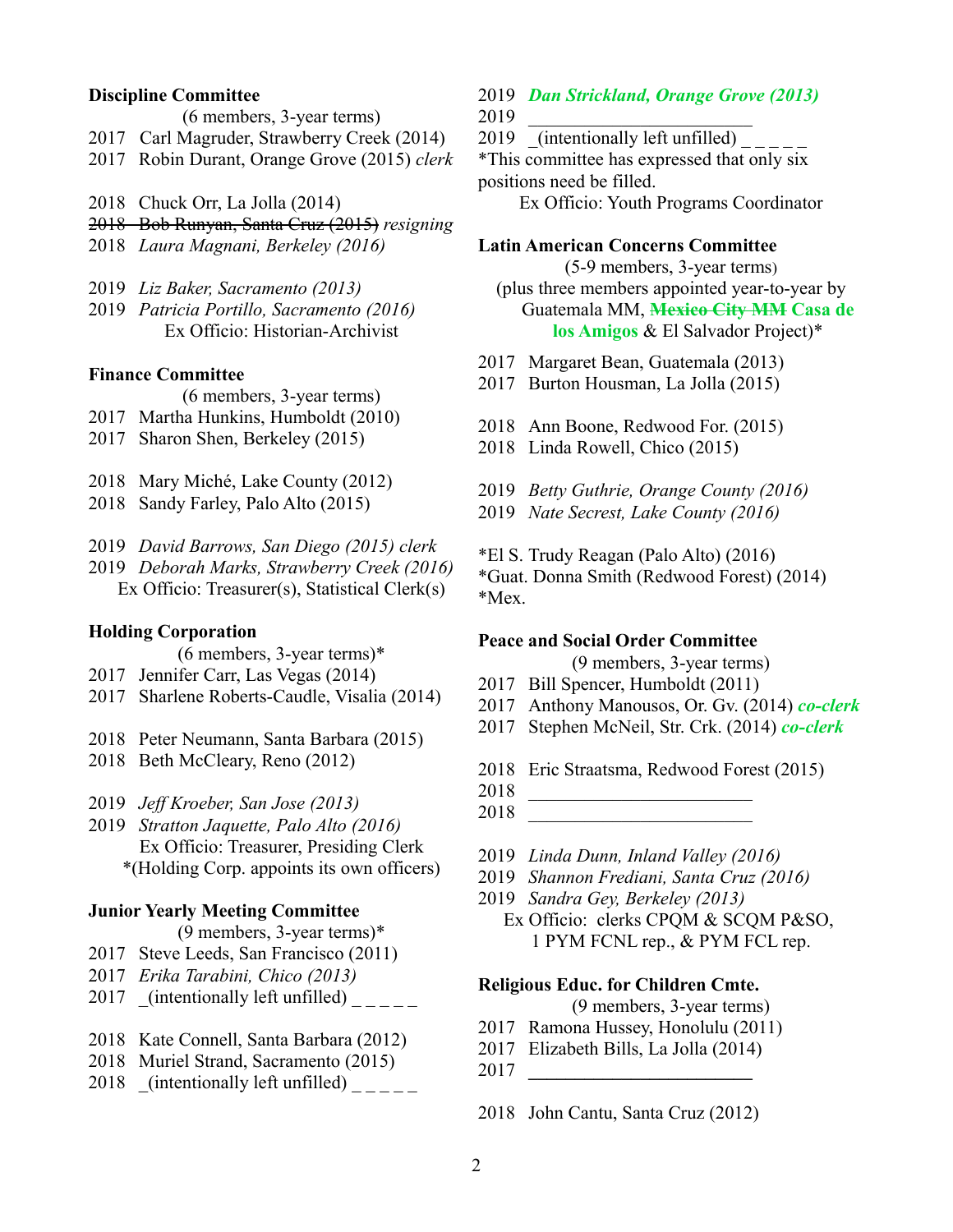- 2018 Delcy Steffy, Sacramento (2013)
- 2018 **\_\_\_\_\_\_\_\_\_\_\_\_\_\_\_\_\_\_\_\_\_\_\_\_**
- 2019 \_\_\_\_\_\_\_\_\_\_\_\_\_\_\_\_\_\_\_\_\_\_\_\_
- 2019 \_\_\_\_\_\_\_\_\_\_\_\_\_\_\_\_\_\_\_\_\_\_\_\_
- 2019 \_\_\_\_\_\_\_\_\_\_\_\_\_\_\_\_\_\_\_\_\_\_\_\_

**Religious Education for Children Committee has been inactive for the last two years. We have contacted numerous Friends to serve and have not met with success. We are bringing no nominations for this committee.**

### **Secretariat Committee**

(3 members, 3-year terms)

- 2017 Martha Carey, La Jolla (2016)
- 2018 Elisa Jo Harkness, Sta. Monica (2015) *clerk*
- 2019 *George Mills, Palo Alto (2016)*

Ex Officio: Assistant to the (Presiding) Clerk

## **Site Committee**

- (6 members 3-year terms)
- 2017 Paul Harris, Redwood Forest (2011)
- 2017 **\_\_\_\_\_\_\_\_\_\_\_\_\_\_\_\_\_\_\_\_\_\_\_\_**
- 2018 John Pixley, Claremont (2009)
- 2018 Sue Torrey, Central Coast (2015)
- 2019 \_\_\_\_\_\_\_\_\_\_\_\_\_\_\_\_\_\_\_\_\_\_\_\_
- 2019 \_\_\_\_\_\_\_\_\_\_\_\_\_\_\_\_\_\_\_\_\_\_\_\_

Ex Officio: Arrangements Clerks (current & immediate past)

**Site Committee has been inactive for the last year. The last known work it undertook was to explore potential Southern California sites, none of which it found suitable for a variety of reasons. As Friends know, Finance Committee has brought a proposal for travel subsidies to offset the burden on Southern California Friends of continued use of Walker Creek Ranch. Ministry and Oversight is also seasoning a restructuring proposal that would affect this and other aspects of site selection. In the mean time, until further notice we are bringing no nominations for this committee.**

# **Unity with Nature Committee**

(9 members, 3-year terms) 2017 Meagan Fischer, Chico (2014)

- 2017 Rick Herbert, Strawberry Creek (2014)
- 2017 Cedar Rose Selenite, Chico (2012) resigned
- 2017 *Tom Farley, Palo Alto (2016)*
- 2018 Catya de Neergaard, Str. Creek (2013) *clerk*
- 2018 William Pierce, Live Oak (2015)resigned
- 2018Kathy Trisolini, Orange Gv. (2015)resigned
- 2018 **\_\_\_\_\_\_\_\_\_\_\_\_\_\_\_\_\_\_\_\_\_\_\_\_**
- 2018 **\_\_\_\_\_\_\_\_\_\_\_\_\_\_\_\_\_\_\_\_\_\_\_\_**

2019 *Shelley Tanenbaum, Strawberry Ck. (2013)*

- 2019 \_\_\_\_\_\_\_\_\_\_\_\_\_\_\_\_\_\_\_\_\_\_\_\_
- 2019 \_\_\_\_\_\_\_\_\_\_\_\_\_\_\_\_\_\_\_\_\_\_\_\_

## **Youth Programs Coordinator**

(appointed by Youth Programs Coord. Cmte.) xxxx Alyssa Nelson, Davis (2011)

(serves ex officio on Junior Yearly Meeting Committee)

### **Youth Programs Coordinating Committee**

(6 members, 3-year terms)

- 2017 Jennifer Carr, Las Vegas (2013)
- 2017 Stephen Myers, Sacramento (2014)
- *2017 Steve Leeds, San Francisco (2011)*

## 2018 Lisa Hubbell, Str. Ck. (2015) *resigning*

- **2018 \_\_\_\_\_\_\_\_\_\_\_\_\_\_\_\_\_\_\_\_\_\_\_\_**
- 2019 *Melissa Lovett-Adair, Ctrl. Coast (2016)*
- 2019 *Bertha Peña, Mexico City (2016)*

## **YPCC Youth Members**

(4 members, 1-year terms; nominated by YPCC)

| <del>2019</del> 2017 |  |
|----------------------|--|
| <del>2019</del> 2017 |  |
| <del>2019</del> 2017 |  |
| <del>2019</del> 2017 |  |

#### **Naming Committee**

(3 members, 1-year terms; appointed by Representative Committee at its midyear meeting, to serve through the following midyear meeting)

- 2017 Sara Rose House Lightner,Or.Gv.(2016)conv.
- 2017 Trudy Freidel, Inland Valley (2016)
- 2017 Kathy Runyan, Santa Cruz (2016)
- (2017 alternate: Eric Moon, Berkeley**)**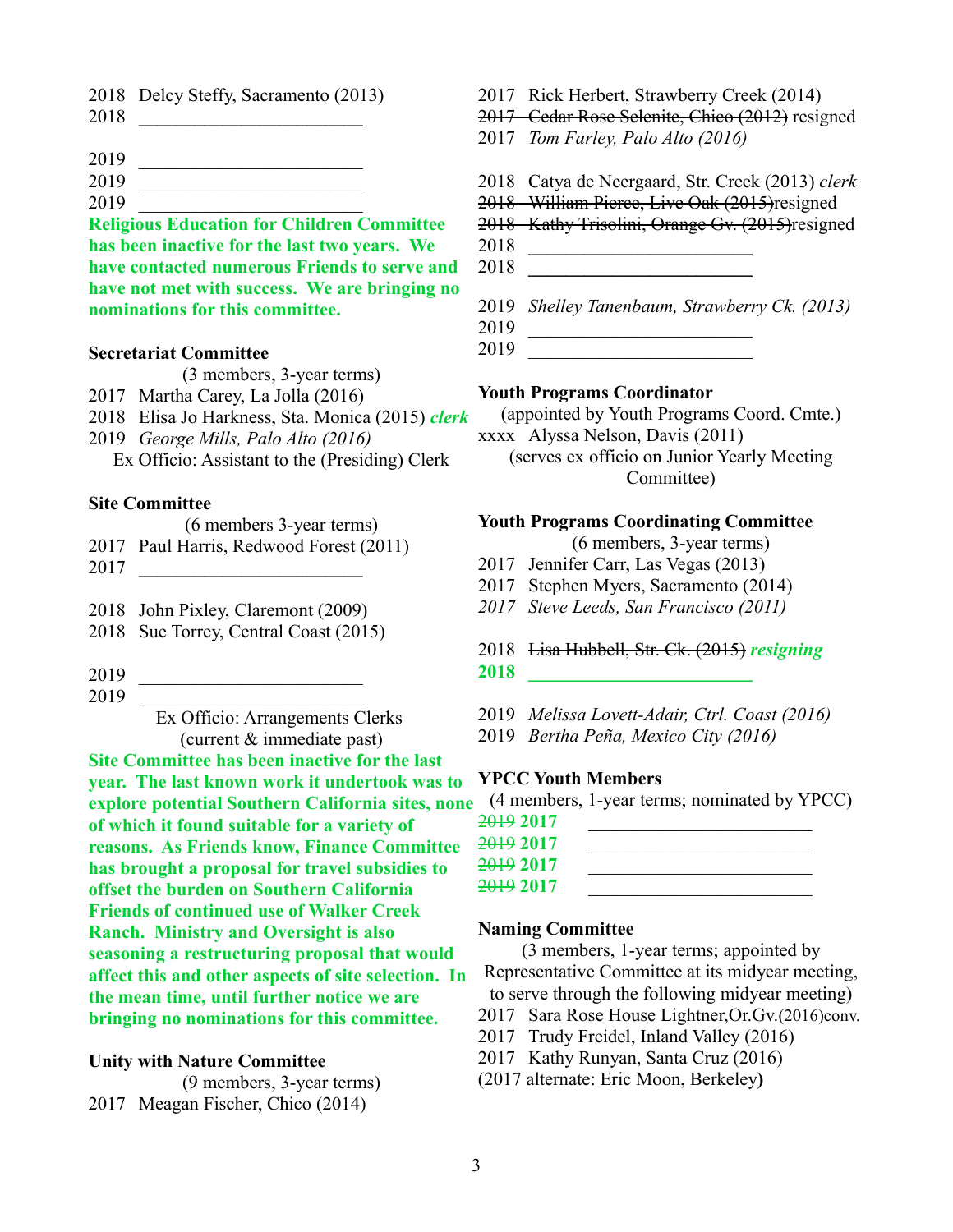#### **Nominating Committee** (current composition)

(9 members, 3-year terms; nominated by Naming Committee)

- 2016 Tom Farley, Palo Alto (2010)
- 2016 Elaine Emily, Str. Creek (2012)
- 2016
- 2017 Stephen Matchett, San Fran.(2011) co-clerk 2019 *Robert Levering, Santa Cruz (2016)*
- 2017 Graciela Martínez, Visalia (2013)
- 2017 Nora Cooke, Grass Valley (2014) co-clerk

2018 David Mackenzie, Orange Grove (2015)res.

2018 Juanita Mora-Malerva, Sta. Cruz (2015)res. 2018 Delcy Steffy, Sacramento (2015)resigned

# **PYM REPRESENTATIVES, DELEGATES, AND OBSERVERS TO OTHER ORGANIZATIONS**

# **American Friends Service Committee (AFSC) Corporation**

(4-5 representatives, 3-year terms)

- 2017 David Barrows, San Diego (2014) *convener*
- 2017 Graciela Martinez, Visalia (2014)
- 2018 Nancy Mellor, Sacramento (2012)
- 2019 *Shannon Frediani, Santa Cruz (2016)*

### **Evangelical Friends Church Southwest**

(1 observer; 3-year term) 2019 *Sandy Kewman, Grass Valley (2016)*

## **Friends Bulletin Corp. (***Western Friend***) Board of Directors**

(9-member board, 3-year terms; 3 appointed by PYM, 3 by NPYM and 3 by IMYM)

- 2017 *Claire Gorfinkel, Orange Grove (2016)*
- 2018 Jim Anderson, Chico (2015) *convener*
- 2019 *Doug Smith, Reno (2015)*

## **Friends Committee on Legislation of California (FCLCA)**

(1 representative, appointed by Peace & Social Order Committee)

 $(2017$ 

(serves ex officio on Peace & Social Order Committee)

# **Friends' Committee on National Legislation (FCNL)**

(6 representatives, 3-year terms)

- 2017 Carolyn Stephenson, Honolulu (2013)
- 2017 Carin Pacifico, Palo Alto (2014)
- 2018 Stephen McNeil, Str. Creek (2015) *convener*
- 2018 *Anthony Manousos, Orange Grove (2016)*
- 2019 *Carolyn Leone, Santa Cruz (2016)*
- 

(one FCNL representative serves ex officio on

Peace & Social Order Committee; see also William Penn House Natl. Consultative Cmte. below)

#### **Quaker Earthcare Witness (QEW)**

(2 representatives, 2-year terms, appointed by Unity with Nature Committee)

- 2017 Rick Herbert, Strawberry Creek (2014)
- 2018 Catya de Neergaard, Berkeley (2014)
- 2018 Meagan Fischer, Chico (2016)

(UwN Cmte. intends reps to share/take turns with available funding)

### **Friends General Conference (FGC) Central Committee**

(1 observer, 3-year term)

2019 \_\_\_\_\_\_\_\_\_\_\_\_\_\_\_\_\_\_\_\_\_\_\_\_

**Friends Peace Team Project Board of Directors**

(1 member, 3-year term)

2018 Gay Howard, Central Coast (2009)

#### **Friends United Meeting (FUM)**

(1 observer, 3-year term)

2018 Dorothy Henderson, Grass Valley (2015)

# **Friends World Cmte. for Consultation (FWCC) Section of the Americas**

(5 representatives, 3-year terms)

- 2017 Roena Oesting, La Jolla (2011) *convener*
- 2017 Hulda Muaka, Palo Alto (2014)
- 2018 Lee Sisson, Orange County (2015)
- 2019 *Jan Turner, Humboldt (2013)*
- 2019 *Emlyn Buskirk, Live Oak (2016)*

#### **Reunión General de los Amigos en México**

(1 observer, 2-year term; the Reunión meets every 18 months)

2017 Burton Housman, La Jolla (2015)